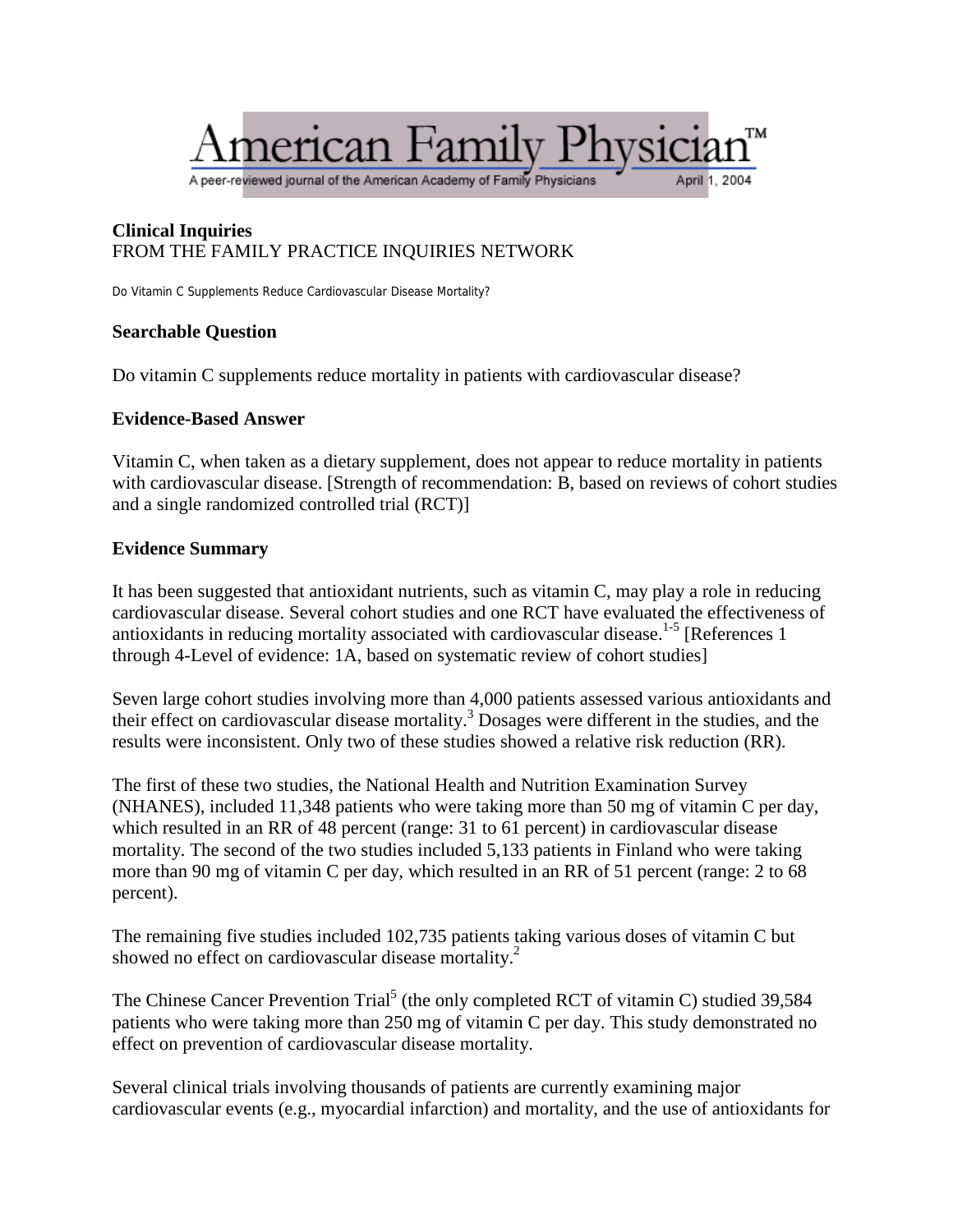prevention of cardiovascular disease. It is hoped that the results of these trials will further elucidate the role of antioxidant supplementation in treating and preventing cardiovascular  $disease<sup>2</sup>$ 

The U.S. Preventive Services Task Force (USPSTF) conducted a systematic review of the studies on vitamin C and found the evidence inconclusive because the studies were inadequate and conflicting. $<sup>1</sup>$ </sup>

## **Recommendations from Others**

According to the USPSTF, there is insufficient evidence to recommend vitamin supplements for the prevention of cardiovascular disease.<sup>1</sup> The American Heart Association recommends a diet rich in antioxidants but concludes that there is insufficient evidence for any specific recommendations for vitamin supplementation.<sup>6</sup>

#### **Clinical Commentary**

Many primary care physicians and cardiologists continue to recommend vitamin C for prevention of cardiovascular disease mortality, so you may encounter some resistance from patients if you decline to support this supplementation. In situations like this, it may be helpful to explain that while we once thought it was a good idea, newer studies have shown that it "just didn't pan out."

Clinical Inquiries provide answers to questions submitted by practicing family physicians to the Family Practice Inquiries Network (FPIN). Members of the network select questions based on their relevance to family medicine. Answers are drawn from an approved set of evidence-based resources and undergo peer review. The strength of recommendations and the level of evidence for individual studies are rated using criteria developed by the Evidence-Based Medicine Working Group [\(http://www.cebm.net/levels\\_of\\_evidence.asp\)](http://www.cebm.net/levels_of_evidence.asp).

This series of Clinical Inquiries is coordinated for American Family Physician by John Epling, M.D., State University of New York Upstate Medical University, Syracuse, N.Y. The complete database of evidence-based questions and answers is copyrighted by FPIN.

DOUG AUKERMAN, M.D. Pennsylvania State University University Park, Pa.

#### **REFERENCES**

1. U.S. Preventive Services Task Force. Routine vitamin supplementation to prevent cancer and cardiovascular disease: recommendations and rationale. Rockville, Md.: Agency for Healthcare Research and Quality, 2003. Accessed February 18, 2004, at [http://www.ahrq.gov/clinic/3rduspstf/vitamins/vitaminsrr.htm.](http://www.ahrq.gov/clinic/3rduspstf/vitamins/vitaminsrr.htm)